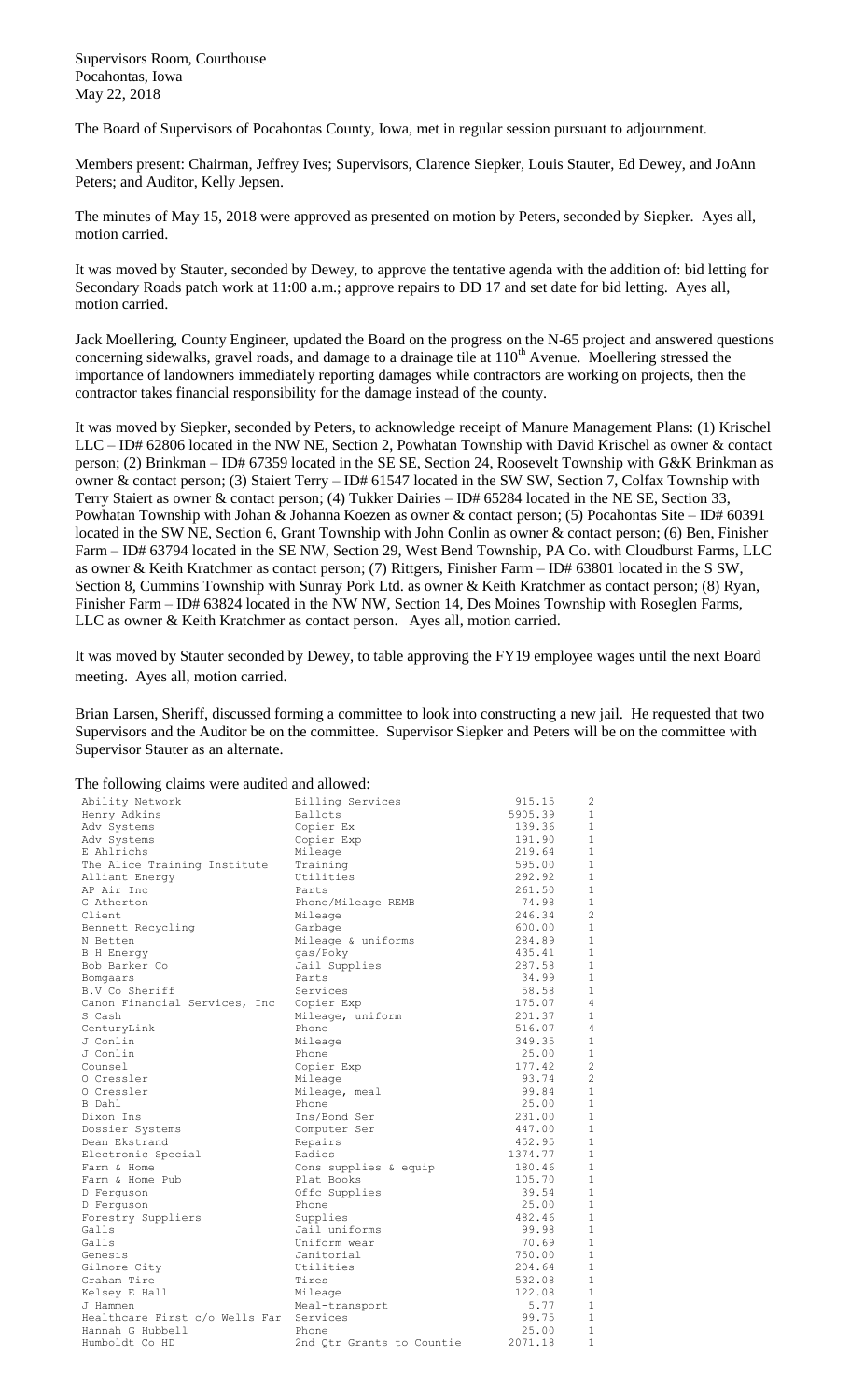| Humboldt Co Sheriff                       | Services                                | 62.00             | $\overline{c}$               |
|-------------------------------------------|-----------------------------------------|-------------------|------------------------------|
| I & S Group                               | Drainage                                | 5708.50           | 1<br>$\mathbf{1}$            |
| IState Truck<br>IA Lakes Elec             | Supplies<br>Electricity                 | 65.72<br>310.36   | 1                            |
| IA Lakes Elec                             | Utilities                               | 45.94             | $\mathbf{1}$                 |
| IA SOS                                    | Ballot Envelopes, stamps                | 27.45             | 1                            |
| IACCVSO<br>ISAC                           | Dues<br>Election Computer               | 50.00<br>465.00   | $\mathbf{1}$<br>1            |
| Joan E Lampe                              | ROW/non FTM                             | 250.00            | 1                            |
| B Larsen                                  | Hotel Reimb-Training                    | 377.32            | 1                            |
| B Larsen                                  | Meals-transport                         | 53.21             | 1                            |
| House of Print<br>RELX INC DBA LexisNexis | Envelopes<br>Legal Software             | 205.00<br>101.97  | 1<br>1                       |
| Machine Shop                              | bushings/hose ends                      | 64.86             | 1                            |
| Machine Shop                              | heat tip                                | 93.23             | 1                            |
| Machine Shop                              | os labor                                | 120.00            | 1                            |
| Machine Shop<br>Martin Marietta           | Supplies<br>Road Aggregate              | 132.29<br>198.52  | 1<br>1                       |
| D McCartan                                | reimb 1/2 CDL                           | 28.00             | <sup>1</sup>                 |
| Mediacom                                  | Internet                                | 8.62              | 1                            |
| K Metzger                                 | Phone                                   | 25.00             | -1                           |
| MidAmeri Energy<br>MidAmeri Energy        | Palmer/elec.<br>Palmer/int. lts         | 38.82<br>64.55    | $\mathbf{1}$<br><sup>1</sup> |
| Midwest Wheel                             | Supplies                                | 259.00            | $\mathbf{1}$                 |
| Murphy Tractor                            | Parts                                   | 362.11            | <sup>1</sup>                 |
| Napa                                      | filler                                  | 5.69              | 1                            |
| Napa<br>IA SBDC                           | heater hose<br>Dues                     | 15.99<br>3500.00  | 1<br>$\mathbf{1}$            |
| N IA Telecom                              | Computer maint-camera sys               | 204.50            | 1                            |
| Northland Prod                            | Supplies                                | 221.95            | $\mathbf{1}$                 |
| Office Elements                           | Notepads                                | 14.02             | 1                            |
| Office Elements<br>Office Elements        | Offc supplies<br>Offc Supplies          | 279.30<br>81.67   | $\overline{c}$<br>-2         |
| Office Elements                           | Typewriter                              | 247.00            | -1                           |
| Office Systems                            | Copier Exp                              | 58.31             | -2                           |
| Office Systems                            | Printer                                 | 499.00            | $\overline{c}$               |
| C Peterson<br>Philips Lifeline            | Program supplies<br>Lifeline Serv       | 50.52<br>748.19   | 1<br>1                       |
| Po Co Home Care                           | Services                                | 16816.50          | 3                            |
| Po Co Pub Health                          | Services                                | 24.88             | 1                            |
| Po Co Sec Rd                              | Parking lot snow removal                | 342.02            | 1                            |
| Po Co Solid Waste<br>Poca Fiber           | Rural Waste<br>ph/LD engr               | 9330.34<br>31.52  | <sup>1</sup><br>1            |
| Poca Fiber                                | Phone                                   | 808.05            | - 8                          |
| Poca Ford                                 | Parts                                   | 211.26            | 1                            |
| Poca Ford                                 | Vehicle Maint                           | 529.48            | 1                            |
| Poca Lumber<br>Poca St Bank               | Cons Bldg Maint<br>Rent                 | 964.52<br>400.00  | 1<br>$\mathbf{1}$            |
| City-Pocahontas                           | Utilities                               | 245.12            | 5                            |
| Pro Co-Op                                 | Fuel                                    | 2340.04           | $\overline{\phantom{0}}^2$   |
| Pro Co-Op                                 | Tire repair                             | 148.63            | 1                            |
| Ray's Plumbing<br>Rebnord Tech            | Water heater<br>Computer backup battery | 1304.79<br>69.95  | -1<br>1                      |
| Rebnord Tech                              | Computer maint                          | 25.00             | 1                            |
| Rebnord Tech                              | Mapping for dispatch                    | 883.73            | $\mathbf{1}$                 |
| Record Dem                                | Letterhead                              | 130.41            | -1                           |
| Rees Truck                                | Parts                                   | 45.00<br>25.00    | $\mathbf{1}$<br>$\mathbf{1}$ |
| S Richardson<br>V Ricklefs                | Phone<br>Mileage, uniform               | 322.36            | $\mathbf{1}$                 |
| Ries's Water                              | Supplies                                | 60.00             | 1                            |
| City-Rolfe                                | Utilities                               | 246.79            | $\mathbf{1}$                 |
| Schmillen Con<br>Genesis                  | Concrete Crushing<br>Services           | 28352.46          | -1<br>$\mathbf{1}$           |
| Schoon Excavating                         | Drainage                                | 48.93<br>250.00   | <sup>1</sup>                 |
| Schoon Tree                               | Services                                | 150.00            | <sup>1</sup>                 |
| Schumacher's Nursery                      | Trees/Shrubs                            | 5518.85           | $\overline{1}$               |
| Seiler App                                | Valves, parts                           | 375.75            | <sup>1</sup>                 |
| K Simacek<br>Spencer Auto                 | Mileage, uniform<br>Parts               | 189.93<br>154.83  | $\mathbf{1}$<br>-1           |
| Sports Rehab                              | Services                                | 3355.11           | $\overline{c}$               |
| D Stall                                   | Phone                                   | 25.00             | $\mathbf{1}$                 |
| Star Leasing                              | Copier Exp                              | 104.70            | $\mathbf{1}$                 |
| Margaret S. Stockwell<br>M Thomas         | ROW/ non FTM<br>Supplies                | 250.00<br>304.80  | 1<br><sup>1</sup>            |
| T Reuters-West                            | Legal Publications                      | 126.00            | 1                            |
| Thrifty White                             | Medical Supplies                        | 166.24            | <sup>1</sup>                 |
| Gretchen Tiedeman                         | Expenses<br>Phone                       | 528.51            | 1<br>$\overline{c}$          |
| US Cellular<br>K Vadar                    | Mileage, uniform                        | 271.54<br>220.99  | $\overline{1}$               |
| W Van Donge                               | Meal Expense-training                   | 29.26             | 1                            |
| Verizon                                   | hot spots                               | 160.04            | $\mathbf{1}$                 |
| Verizon                                   | Hot Spot for Mobile Comma               | 51.36             | 1                            |
| R Vosberg<br>April C Wadle                | Uniform<br>Phone                        | 117.38<br>25.00   | $\mathbf{1}$<br>1            |
| A Warner                                  | MH Advocate Exp                         | 78.74             | $\overline{1}$               |
| Windstream                                | Phone line                              | 96.10             | 1                            |
| Wolcyn Tree Farm                          | Trees                                   | 3052.00           | $\mathbf{1}$                 |
| Woodford Equip<br>Woods                   | Parts/Repairs<br>Postage                | 275.60<br>103.31  | -1<br>$\overline{2}$         |
| Woods                                     | Supplies                                | 18.25             | $\overline{2}$               |
| Youth Shelter NCI                         | Detention services                      | 1399.50           | -1                           |
| Ziegler                                   | Supplies<br>Services                    | 2417.51<br>105.00 | 1<br>$\mathbf{1}$            |
| Zuetlau Seeding<br>Grand Total            |                                         | 118198.23         |                              |
|                                           |                                         |                   |                              |

At 11:00 a.m., the Board proceeded to hold a bid letting for concrete patching. Three bids were received: Denco Highway Construction Corporation from Mingo, Iowa for \$304,905.94; Cedar Falls Construction Company, Inc. from Cedar Falls, Iowa for \$274,232.26; and Ten Point Construction Company, Inc. from Denison, Iowa for